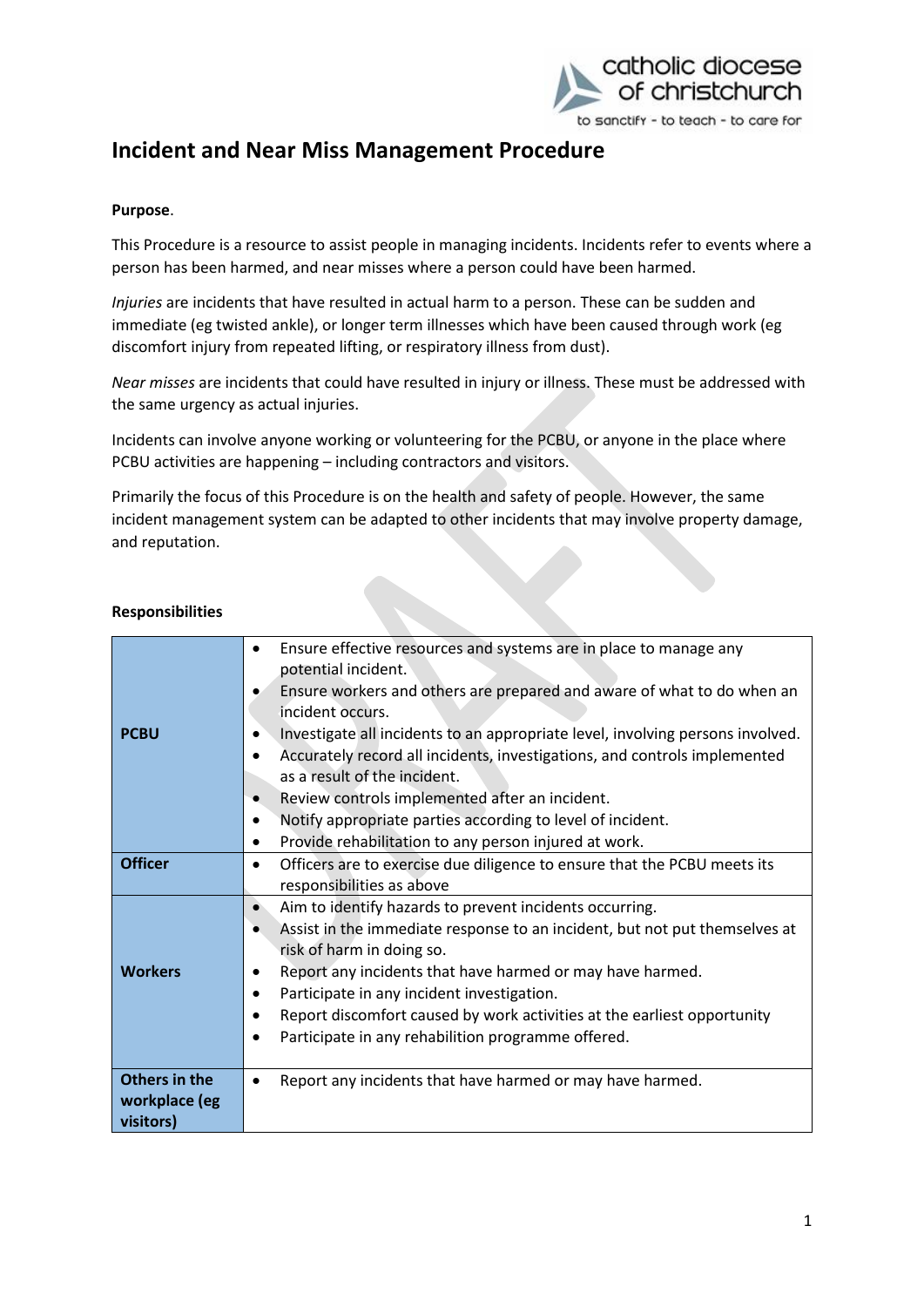

This procedure consists of 4 main sections that are in order to be followed after an incident has occurred:

- Immediate Response
- Notification
- **•** Investigation
- Review

## **Step 1. Immediate response**

The immediate response required will depend on the severity of the incident, or potential severity of the near miss. Refer to table below.

Following an incident that has resulted in injury the priority will be provide care for any injured persons, and then ensure the area is safe and hazard controlled. Resources must be readily available to provide this care, and means of communication available to get assistance. Resources would likely include people trained to provide First Aid, and an adequate First Aid kit.

Emergency or evacuation procedures may need to be implemented in some cases.

The place where the incident or near miss occurred may need to be secured and made safe to prevent harm to others – as long as this is safe to do without anyone being put at risk of harm. Specialist persons may need to be engaged to make safe, for example an electrician.

If the incident is notifiable to Worksafe the scene will need to be preserved once it has been made safe. Details of what incidents may be notifiable are in the following section.

An incident may occur when a person is working alone. A workers training or work planning should ensure they know what to do should an incident occur.

## **Step 2. Notification.**

All incidents, injuries, illnesses, and near misses which occur as a result of work activities or at work locations are to be reported as soon as possible. Then the PCBU can implement control measures and communicate those measures to people who could be affected by that hazard. Those controls may include an immediate response to take care of the injured person and make safe the hazard that caused the incident. Permanent measures to either eliminate or minimise the hazard may also be considered.

Means must be available for people to report incidents (eg contact details of person to report to, incident report cards etc).

Contractors are expected to have their own procedures for reporting incidents, and must let the Diocese know of these incidents. They may also use Diocese incident report cards.

Other PCBUs and stakeholders may need to be contacted so that they may be made aware of the incident, and what controls have been put in place.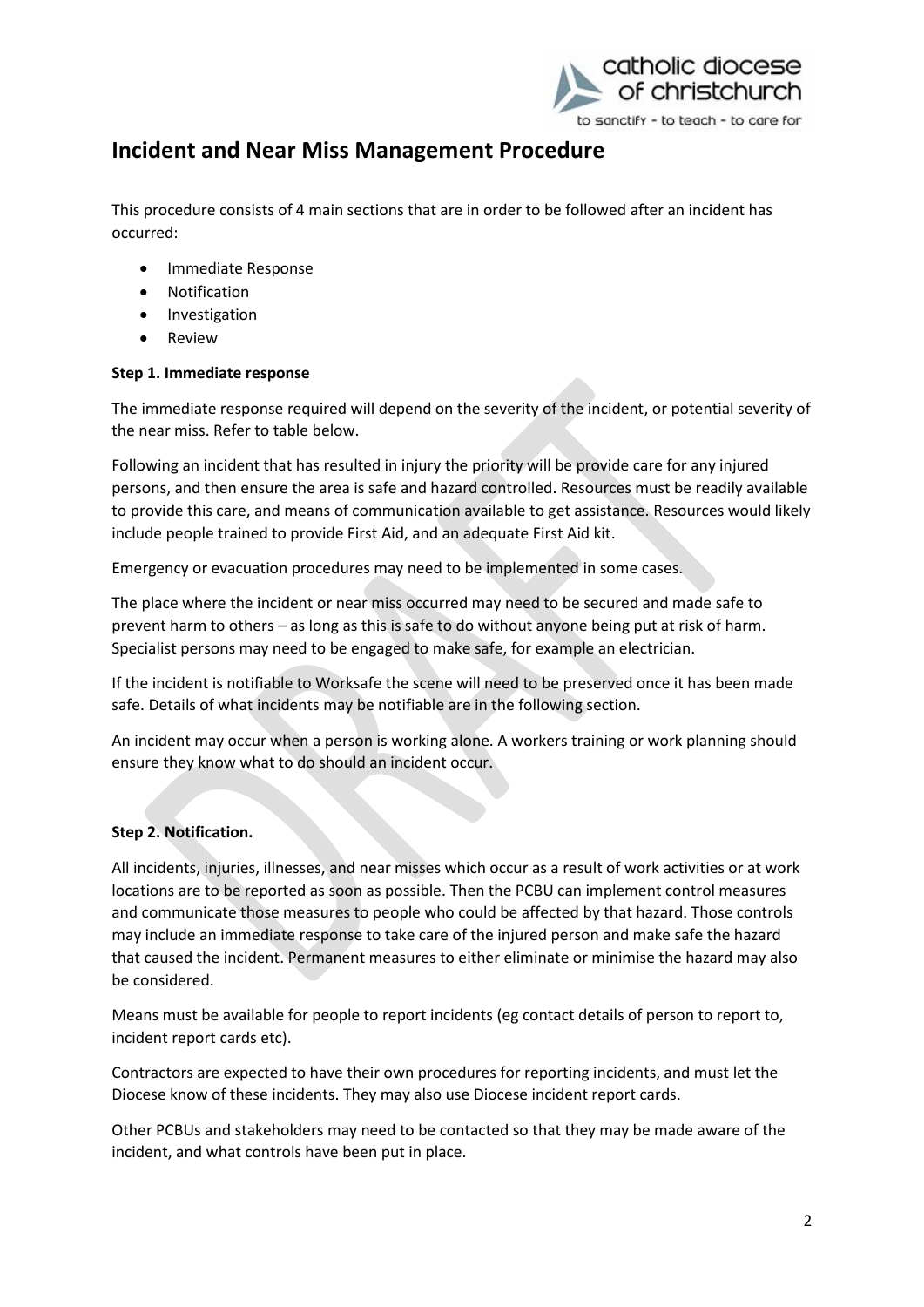

The reporting requirements will be dependent on the severity, or potential severity of the incident. The table below is a guideline on those reporting criteria, and should be available to those persons at the workplace so they may decide on what level of escalation may be appropriate.

| If there is any doubt as to what response or notification is required please contact the Diocese |
|--------------------------------------------------------------------------------------------------|
| H&S for advice.                                                                                  |

| Actual or potential impact/severity |                                                                                                                                                                                                                                           | Response                                                                                                                                                                                                                                              |                                                                                      |  |
|-------------------------------------|-------------------------------------------------------------------------------------------------------------------------------------------------------------------------------------------------------------------------------------------|-------------------------------------------------------------------------------------------------------------------------------------------------------------------------------------------------------------------------------------------------------|--------------------------------------------------------------------------------------|--|
|                                     |                                                                                                                                                                                                                                           | <b>Action</b>                                                                                                                                                                                                                                         | <b>Notification</b>                                                                  |  |
| Insignificant                       | Minor injury or illness, basic<br>first aid, minor discomfort.                                                                                                                                                                            | Address hazard.<br>$\bullet$<br>Record incident/near<br>$\bullet$<br>miss.                                                                                                                                                                            | Record in incident<br>register.                                                      |  |
| Minor                               | Injury or illness requiring basic<br>First Aid.                                                                                                                                                                                           | Administer First Aid.<br>$\bullet$<br>Address hazard.<br>$\bullet$<br>Record and<br>$\bullet$<br>Investigate.                                                                                                                                         | Record in incident<br>register.                                                      |  |
| <b>Moderate</b>                     | Injury requiring advanced First<br>Aid or medical treatment (eg<br>doctor/hospital visit. MTI/LTI.<br>MTI - Medical treatment<br>injury. Treatment by medical<br>professional beyond First Aid<br>(eg stitches)<br>LTI - lost time injury | Administer First Aid.<br>$\bullet$<br>Accompany for<br>medical treatment.<br>Address hazard.<br>$\bullet$<br>Preserve scene until<br>released by Officer.<br>Record and<br>$\bullet$<br>investigate.                                                  | <b>Notify Diocese H&amp;S</b><br>within 24 hours.                                    |  |
| <b>Major</b>                        | Illness or injury requiring<br>advanced First Aid and<br>emergency medical assistance.<br>MTI/LTI.                                                                                                                                        | $\bullet$<br>Administer First Aid,<br>and call emergency<br>services.<br>Accompany for<br>$\bullet$<br>medical treatment.<br>Address hazard.<br>$\bullet$<br>Preserve scene until<br>$\bullet$<br>released by Diocese<br>H&S/Worksafe if<br>possible. | <b>Notify Diocese H&amp;S</b><br>immediately.<br>Possibly notification<br>Worksafe * |  |
| Catastrophic                        | Injury or illness requiring<br>emergency medical assistance<br>May result in long-term<br>disabling effects or death.                                                                                                                     | Administer First Aid,<br>$\bullet$<br>and call emergency<br>services.<br>Address hazard.<br>$\bullet$<br>Preserve scene until<br>$\bullet$<br>released by Diocese<br>H&S/Worksafe.                                                                    | <b>Notify Diocese H&amp;S</b><br>immediately.<br>Notification to<br>Worksafe*        |  |

NB. The impact/severity levels align with the risk matrix in the Diocese Risk Management Procedure.